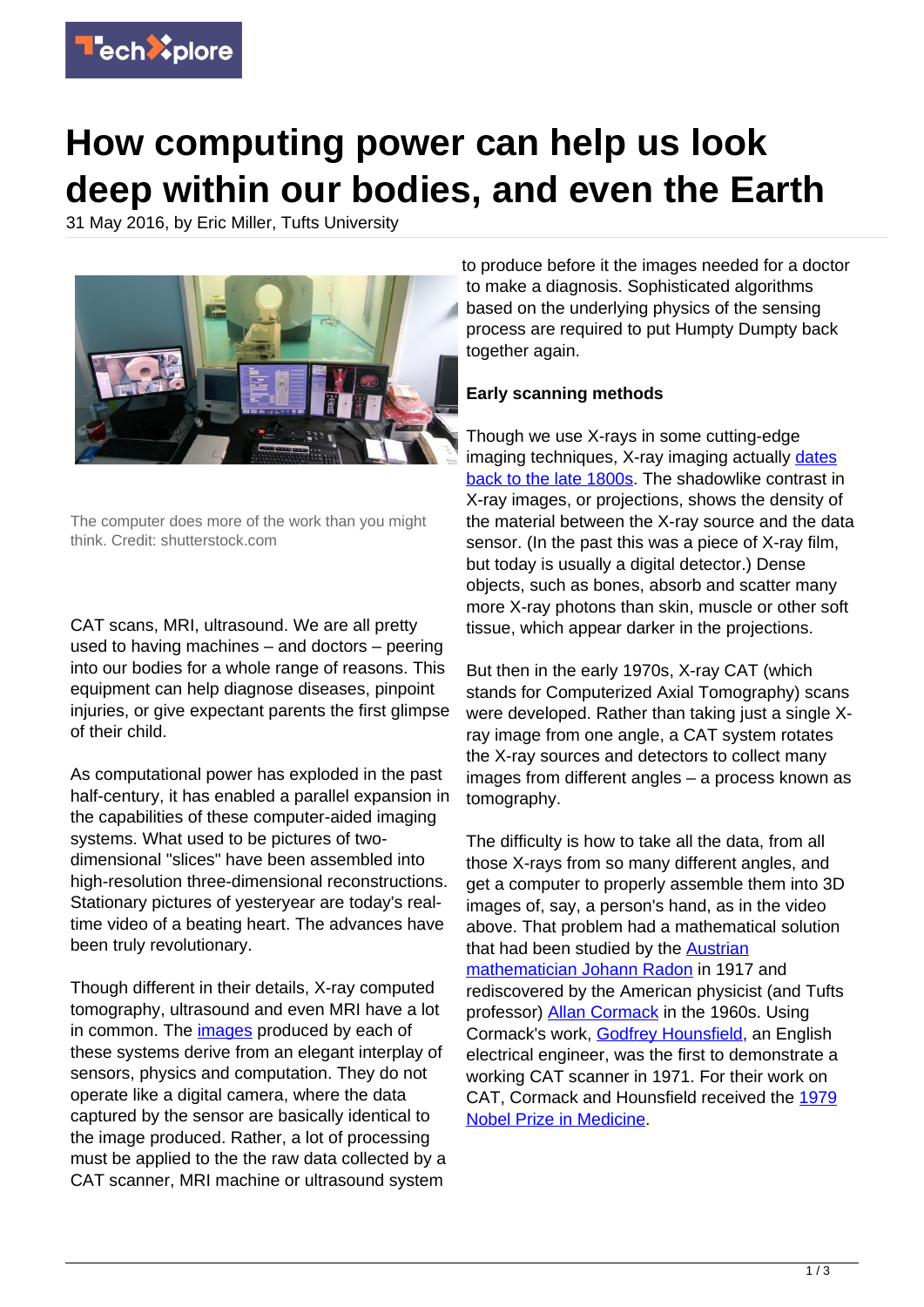



One of the first published X-rays (at right, with normal view of the hand at left), from 1896. Credit: Albert Londe

#### **Extending the role of computers**

Until quite recently, these processing methods had more or less been constant since the 1970s and 1980s. Today, additional medical needs – and more image the body than X-ray, MRI or ultrasound. powerful computers – are driving big changes. There is increased interest in CT systems that [minimize X-ray exposure](http://www.fda.gov/Radiation-EmittingProducts/RadiationEmittingProductsandProcedures/MedicalImaging/MedicalX-Rays/ucm115329.htm), yielding high-quality images from fewer images. In addition, certain uses, such as breast imaging, encounter physical constraints on how much access the imager can have to the body part. This requires scanning from only a very limited set of angles around the subject. These situations have led to research into [what are](http://www.massgeneral.org/imaging/services/3D_mammography_tomosynthesis.aspx) [called "tomosynthesis" systems](http://www.massgeneral.org/imaging/services/3D_mammography_tomosynthesis.aspx) – in which limited data are interpreted by computers to form fuller images.

Similar problems arise, for example, in the context of imaging the ground to see what objects – such as pollutants, land mines or oil deposits – are hidden beneath our feet. In many cases, all we can do is [send signals from the surface](http://physicsworld.com/cws/article/news/2016/feb/16/ground-penetrating-radar-boosts-asparagus-production), or drill a few holes to take sampling measurements. [Security](https://www.ncjrs.gov/school/ch3c_5.html) [scanning in airports](https://www.ncjrs.gov/school/ch3c_5.html) is constrained by cost and time, so those X-ray systems can take only a few images.

In these and a host of other fields, we are faced with less overall data, which means the Cormack-Hounsfield mathematics can't work properly to form images. The effort to solve these problems has led

to the rise of a new area of research, "computational sensing," in which sensors, physics and computers are being brought together in new ways.

Sometimes this involves applying more computer processing power to the same data. In other cases, hardware engineers designing the equipment [work](https://www.ecse.rpi.edu/homepages/saulnier/eit/eit.html) [closely with the mathematicians](https://www.ecse.rpi.edu/homepages/saulnier/eit/eit.html) figuring out how best to analyze the data provided. Together these systems can provide new capabilities that hold the promise of major changes in many research areas.

#### **New scanning capabilities**

One example of this potential is in bio-optics, the use of light to look deep within the human body. While visible light does not penetrate far into tissue, anyone who has shone a red laser pointer into their finger knows that red light does in fact make it through at least a couple of centimeters. Infrared light penetrates even farther into human tissue. This capability opens up entirely new ways to

Again, it takes computing power to move from those images into a unified 3D portrayal of the body part being scanned. But the calculations are much more difficult because the way in which light interacts with tissue is far more complex than Xrays.

As a result we need to use a different method from that pioneered by Cormack in which X-ray data are, more or less, directly turned into images of the body's density. Now we construct an algorithm that follows a process over and over, feeding the result from one iteration back as input of the next.

The process starts by having the computer guess an image of the optical properties of the body area being scanned. Then it uses a computer model to calculate what data from the scanner would yield that image. Perhaps unsurprisingly, the initial guess is generally not so good: the calculated data don't match the actual scans.

When that happens, the computer goes back and refines its guess of the image, recalculates the data associated with this guess and again compares with the actual scan results. While the algorithm